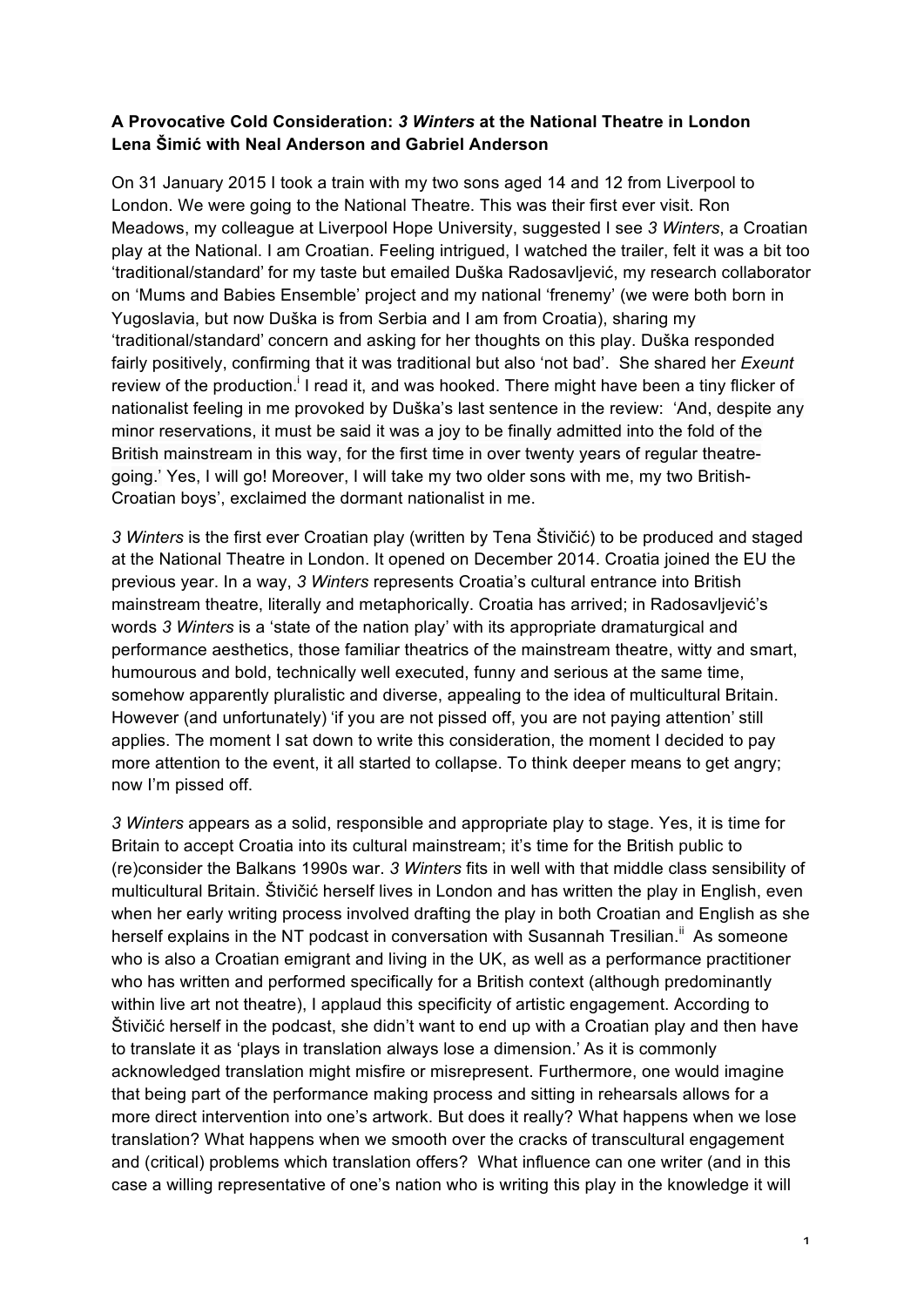be produced for NT in London) have on the NT and its predominantly mainstream theatre aesthetics - which are there to please the usual crowd of middle class theatre goers? Isn't it more likely that any new play will have to 'bend and blend' in order to slot into the mainstream theatre machine? I would note that in the NT podcast Štivičić herself claims she's not wanting to represent Croatians, nor educate the British on Croatian history but just tell the story of a family, and in that showcase an aspect of our human condition, which is, of course, noble but deeply problematic. Having *3 Winters* written for and staged at the NT is a cultural and contextual event, not the isolated private affair the writer seems to believe.

Then why am I bothering to writing this consideration? I do not long to call it a review as the play's already ended, and yet, the writing cannot be called an article either. I don't feel committed enough for that endeavour. I am sure that some committed academic, a defender of innovation at the National could very easily dismantle my superficial claim that the National offers predominant mainstream theatre aesthetics and support it by an array of examples of different productions which confirm 'innovations' in the last 20 years, if not more. But, here I am, and here it is.This writing stuck somewhere in between a review and an article; I'm calling it a consideration, a provocation, a more thoughtful reflection on the experience of visiting NT with my children, themselves first time theatre goers to the National, to watch the first ever Croatian play being staged there.

This writing stems from uncomfortable notions of nationality. I ask myself: why am I stuck in this national frame? Do I feel a sense of responsibility to my Croatian nation? I tell my children I am uneasy about saying I was born in Dubrovnik, Croatia, because I was born in Dubrovnik, Yugoslavia, that country which is no longer here. I explain to them: and if it is possible for me to have been born in Yugoslavia, a nowhere, then it's possible I could have been born anywhere else, and that elsewhere could have been renamed into somewhere else. I am beyond the idea of national borders, very much beyond it. I can't muster that nationalism, and yet, here I am, somehow excited by a thought 'well, it's the first ever Croatian play at the National; it's an occasion; you better go and see it; take the kids!'

My other hesitation here is that I am critiquing a fellow Croatian emigrant, moreover a fellow woman artist? Should there be a sense of national, even gender solidarity between us immigrants into the UK? Shouldn't we just be pleased to be allowed in, both into the country as well as its cultural and academic milieu? Why bother with this critique? Writing this cold consideration is no revolution, after all. Croatia has got a play about its past, an interwoven story of three generations of the Kos family in a house in Zagreb, staged at the National. No one is expecting it to be an upheaval, one play in the NT factory. Is this really the thing over which one should pause, pay closer attention and use as a vehicle to get angry about the world and our reactive, mainstream culture? 'Don't write about performances you don't like' I remember my PhD supervisor advising. Why am I writing this and who for?

Taking the children changed my rules of engagement. I suddenly became much more bothered. I want to use this as an opportunity for critical parenting, for an engaged conversation about arts and culture, as well as history, citizenship and nationality. This becomes a pedagogical opportunity. 'What do my children make of this experience?' becomes for me that crucial question. The following day, on our Virgin Pendolino back to Liverpool, I held a conversation with them both, individually, first Neal (14) followed by Gabriel (12).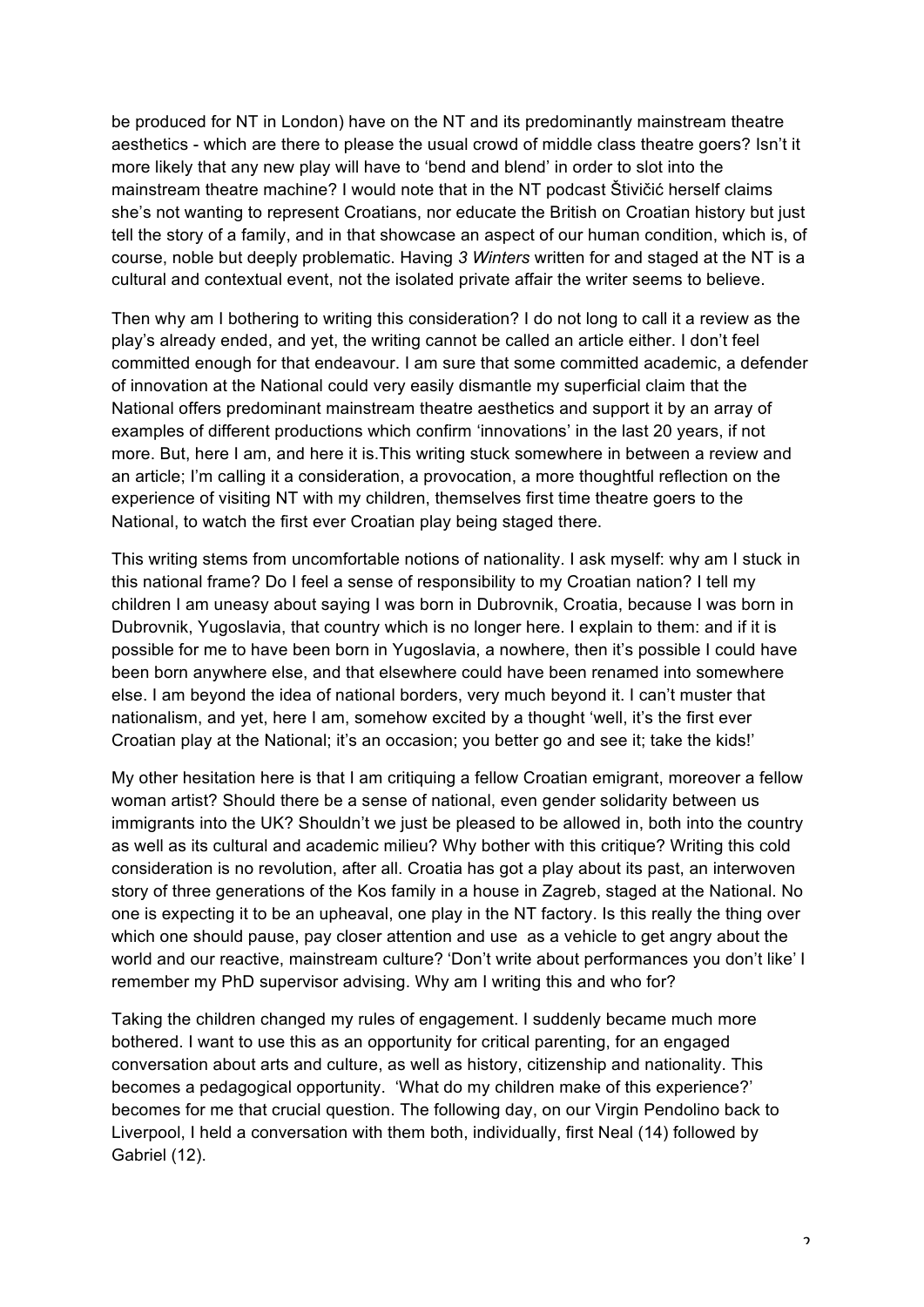The play itself is a story of the Kos family and their family home across three generations. In 1945 just at the end of the war, we see Rose (a strong-willed partisan woman) move with her husband and baby daughter Masha into an aristocratic house where her family used to work as servants; she is given the key to the house by the newly formed communist government. In 1990, at the brink of the break up of former Yugoslavia, the house is occupied by Masha, her husband Vlado (a history teacher and socialist) and their two daughters Alisa and Lucia. Finally, we find ourselves in the year 2011, at which point the two daughters emerge as the main protagonists. Whilst Alisa is a PhD student in London, who enjoys her moralising and yet oddly detached critical voice for the current situation in Croatia and beyond, the younger daughter Lucia is to become the new legal owner of the house with the help of her entrepreneur capitalist husband-to-be. The house passes from aristocrats through communists to new capitalists.

# **Conversation with Neal Anderson (14)**

*Conversation with Neal written up from notes made on the train home.*

*What was London like for you before going to see this play; what do you remember doing in London?*

Eminem, airports, protests and always loads of people Wembley. And I remember my Year 7 trip to London when we went to the London Eye and saw the Lion King. Oh yeah, Artsadmin and Dad shouting about injustice in this world, about everything that is wrong, about climate change. And then G20 protest when someone got hit by the police and ended up dying. I remember standing there with lots of policemen and meeting people and eating fish and chips. Also St Paul's Cathedral and that weird video of Gabriel dancing.

### *Was that Occupy?*

Yes, it was Occupy. I'm not even sure why we go sometimes. I don't think you tell us everything.

*Well, why do you think the protestors occupied the area around St Paul's?* They occupied the area because they could. Well, they did it, didn't they? Their statement was about injustices in this world, how unfair democracy is because we can only vote for our constituency, and nothing bigger and that's not fair.

#### *Why did we go this time?*

You wanted to expose us to the theatre, National Theatre and *3 Winters* play.

#### *So what was the play about?*

It was about three generations of people in the same house, 1945, 1990 and now. It's the first ever Croatian play to be shown in the National Theatre and it's important because theatre is branching out with a new genre and a new culture.

### *How did you feel about the National Theatre, the building and atmosphere?*

It's definitely for richer people. We wouldn't normally go there. Café is expensive, like really expensive. People were quite middle class. That's clear from the way they spoke and the way they dress and walk around. They stroll around, without purpose, it's hard to describe but you could tell. I doubt there were many Croatian people there. Tina didn't go.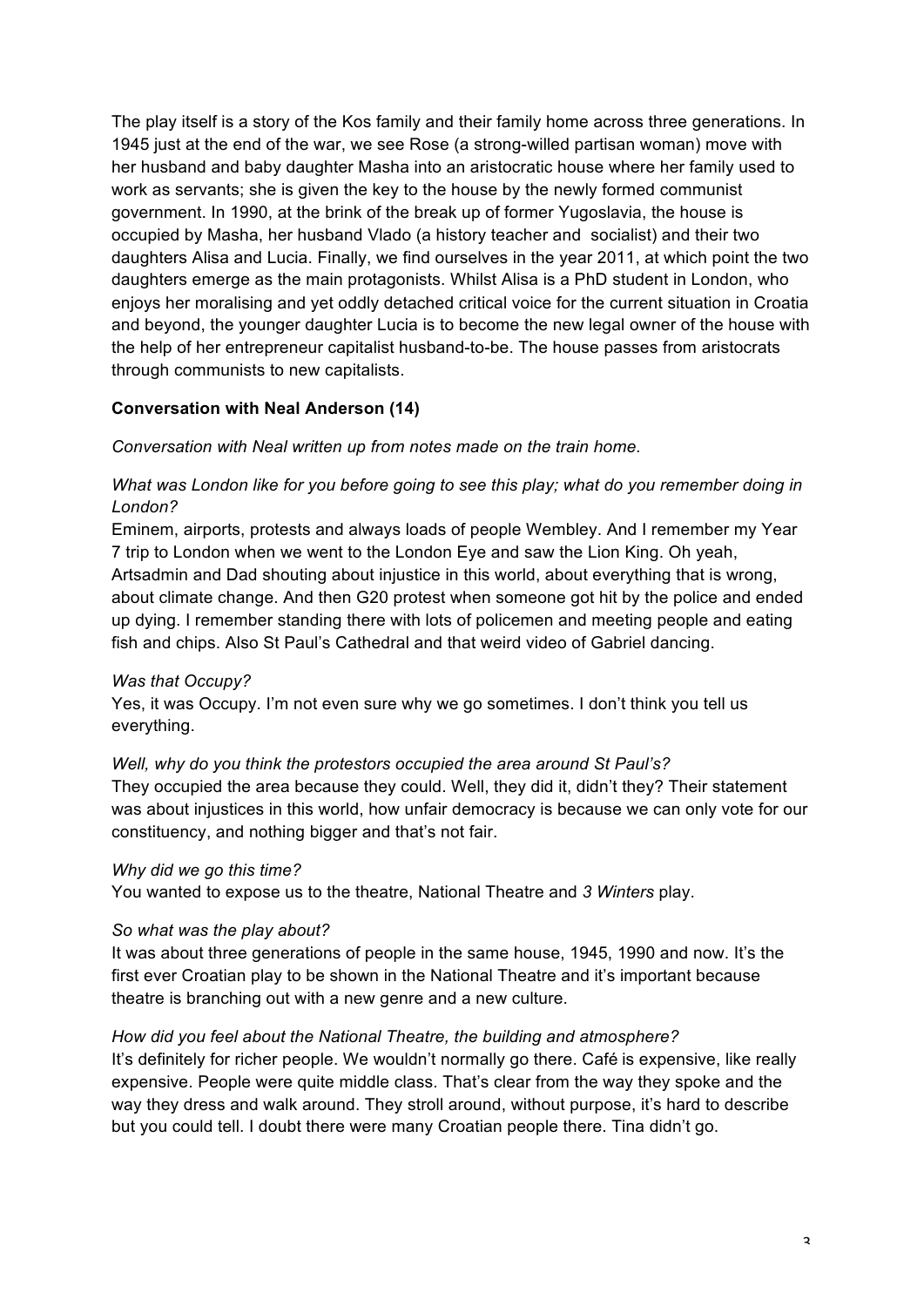### *Do you think it's important to have this play in the National Theatre?*

I think it's important to have that play there because it shows what the UK thinks of Croatia. Even when the play is written by a Croatian writer, it's not Croatian really. It's all in English: set design and props and actors. It's British. The play had different types of characters in it representing different demographics: communist (Rose and Vlado, the Dad), capitalist (young daughter Lucia), the one who went to London who is a liberal intellectual (older daughter Alisa). The problem is that they can't get along with each other. They are all shouting a lot and then after that there's a bland joke. Shouting followed by a bland joke. Bland is important because I didn't laugh.

### *Did you not enjoy it? You seem to have followed it rather well.*

I followed it because I had to. I might as well follow it. What else could I do? I wouldn't recommend it to a friend because they don't know about Yugoslavia. Documentary footage in between scenes was more interesting. You constantly had to switch mind-sets between different time periods. 1990s were the most interesting. Most characters were in it and there was so much going on. The last scene before the end of the first act was the best. I thought £100 was too much for it all (£50 for adult and £25 per child). They all spoke in clear English with no slang, all were middle class. The only view was from the middle class. There was no view from soldiers on the battlefield or controllers of the war but only from the middle class point of view. The play must appeal to the middle classes in the audiences otherwise it wouldn't be on. They wouldn't want to see some boring story of a soldier whose father died of tuberculosis and now he's living in a shack and has to fight in a war. I mean that's capitalism as well but they don't want that version of capitalism. At the end of the play capitalism wins, the younger daughter gets the house. Capitalism wins because that's where people think they are most free. They are made to believe they can make money. I didn't like her, that younger daughter character.

*So are you disappointed to have seen it? Do you think it had an effect on you?* Maybe. I will have to reflect on that. Maybe on the bus when I go to school one day, it will come back to me.

# *How's this theatre different from the one you usually see with us, say at Artsadmin when we go for Two Degrees festival?*

This one is much more practiced. I wouldn't say there is more skill, but it is professionally produced and then it's much more immersive.

*Do you know about Bertolt Brecht, playwright and theatre practitioner from the 20th century, and how he wanted to disclose the means of production in theatre, showcase how everything is made. He would break the illusion (what you call immersive), so the audience would see how all the scene changes are done and how, for example, actors change costumes.*

I was wondering about all the transitions and everything that actors have to do to be in place for the next scene. I kept looking at that, the changes in between. The other performances, like Tuebrook Transnational<sup>iii</sup>, were a lot more interactive. Seeing Tuebrook Transnational work was a better experience, for me, because I knew the people involved. But films look better and you can do more in film. I don't want to do theatre.

# **Conversation with Gabriel Anderson (12)**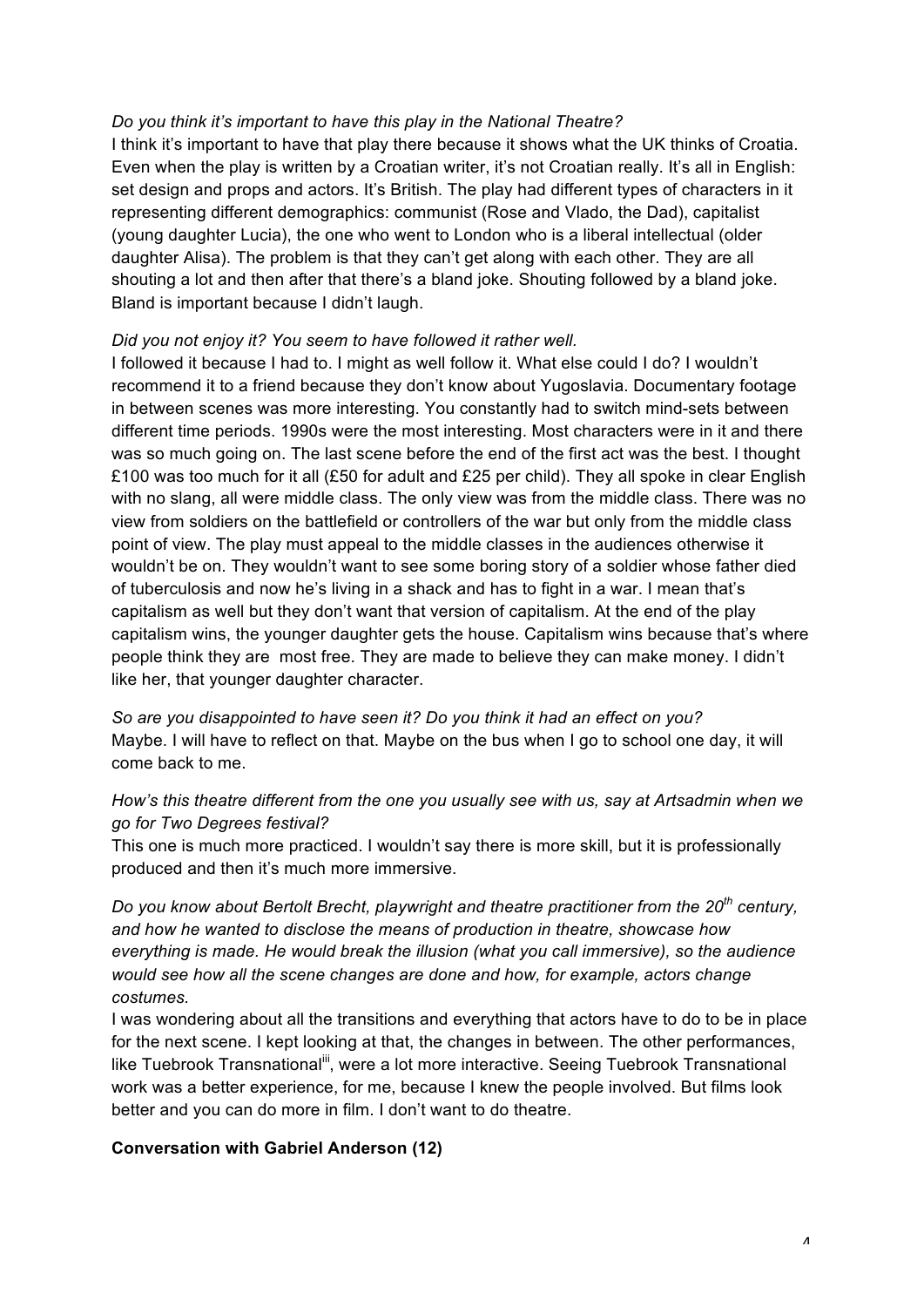#### *I sound recorded the following conversation with Gabriel and wrote it up afterwards.*

Gabriel remembers London for the Eminem concert and the protests we never win on. He thought this play would be pointless because of its depressing subject: war in Croatia. However, it turned out it wasn't that bad; it was dramatic and therefore enjoyable. Gabriel gave it 8.5 out of 10. He enjoyed the younger daughter Lucia's attitude on her wedding day, the arguments, intensity and stress of the situation. He compared wars to weddings. Lucia was funny as she used to take pictures of everyone and annoy them. In a way, she was the only normal person in the play, with an iPhone. As for the other women: the older sister, Alisa, was shouted at by the former boyfriend and soldier suffering from PTSD, the mother Masha was depressed and lonely, the mother's sister was beaten up by her husband.

It surprised me that Gabriel read the play quite negatively in terms of women's roles, whist the reviews I've read about this play seem to highlight the power and importance of women's roles.<sup>iv</sup> Should simply having female characters in plays be enough, regardless of how they are portrayed? Gabriel offered an analysis of the mother figure, Masha, as someone who couldn't feel affection and only complains to her husband. To him, she seemed to have no political affiliation. The father figure, Vlado, a history teacher, on the other hand, was very political. He reminded him of his own Dad and myself, his Mum, especially with all that talk of communism, capitalism and anarchism. I was glad not to be compared to Masha, with no political affiliation. Lucia also seemed apolitical to Gabriel and he glossed over the problematics of her connection to the new capitalist society and dirty dealings of her fiancé in order to secure the house for their family. In his eyes, she was normal. Her politics were invisible.

We talked about nationalism and my inability to identify through national borders. Gabriel told me he thought that Yugoslavia was just like Great Britain, but a lot bigger, with more countries. He said he learnt about that congress in 1990 at which the republics disagreed. The last lines of the first part of the play were: Yugoslavia is fucked (he spells it out in letters). He said that Yugoslavia fell apart because people disagreed about their future and that in a parallel universe somewhere, it still exists.

As for the experience of the NT, he was reminded of the Empire Theatre in Liverpool: both venues sell ice-cream. He complained about the eating at the café being dreadful, not the food, but the seating plan. We did wander around the building trying to find an empty table and in the end sat outside on a rainy day. People, by the looks of them, seemed really old, he insisted. Gabriel saw two young people, both around 10. People at the National have those plain accents, posh plain accents; he doesn't belong there because he has no such accent. He wouldn't really want to go again; it takes up too much time, a whole weekend in London.

When concluding on his experience Gabriel thought the play was good but also inaccurate: I mean that wasn't really true that you could just get a key to a house? How did Rose get a key? I told him it was idealistic and true: in Yugoslavia all property was state-owned and therefore owned by the people. He wondered how come they couldn't do that with homeless people now. Furthermore, it seemed to Gabriel very unlikely that the masters would get off with their servants. Why not? I wondered. Well, if they did, and the baby was really theirs (the masters) why would they kick her onto the streets? I explained that it was socially unacceptable and that therefore Carolina (the aristocrat) wasn't able to handle it. It took her